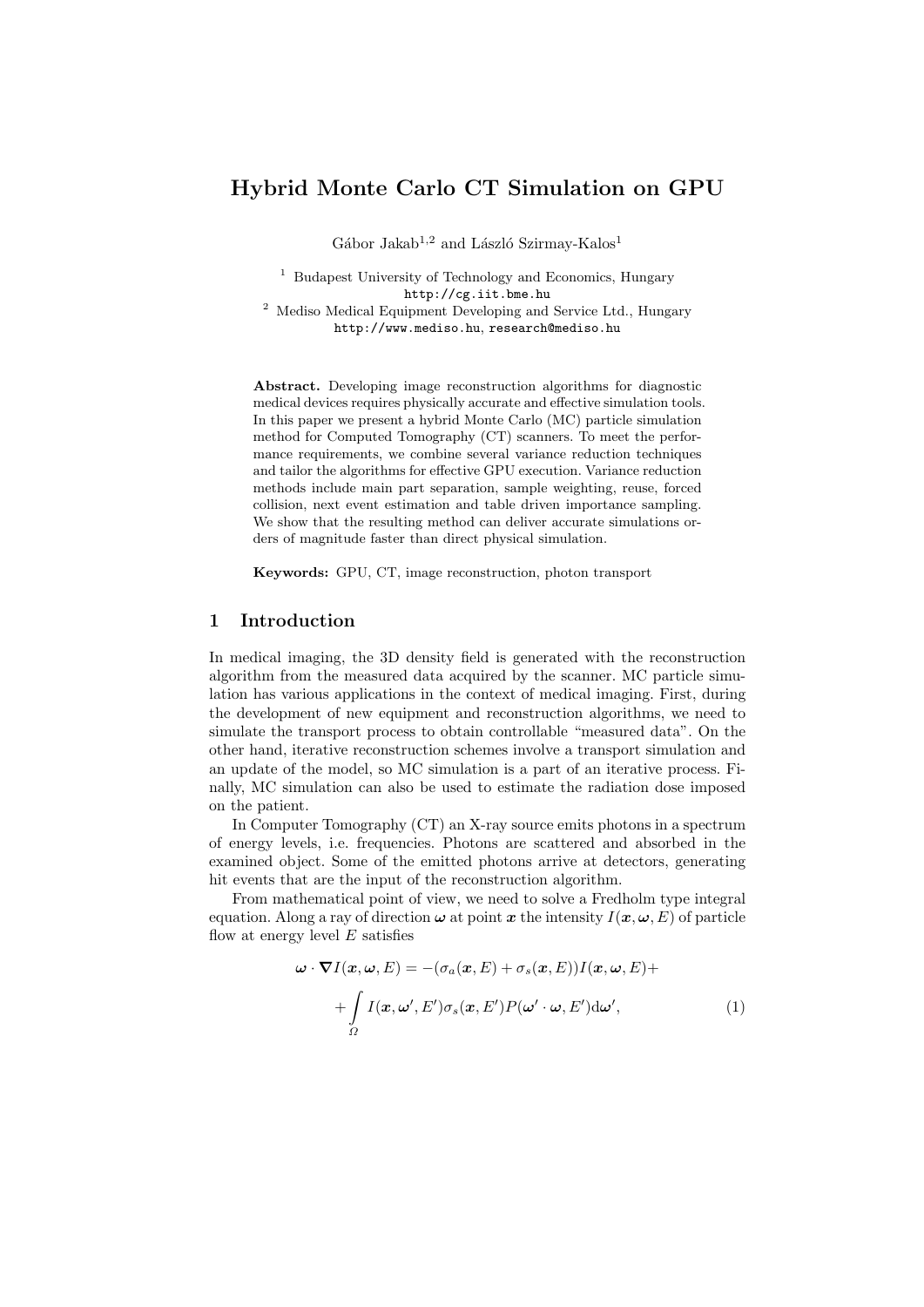where  $\sigma_a$  is the absorption cross section,  $\sigma_s = \sigma_c + \sigma_i$  is the scattering cross section that can be further decomposed into coherent and incoherent scattering,  $\sigma_t = \sigma_a + \sigma_s$  is the total cross section, *Ω* is the directional sphere, *E'* and *E* are the incident and scattered photon energies, respectively, and  $P(\omega' \cdot \omega, E')$  is the phase function, i.e. the probability density of the scatter direction. Energy level *E′* is unambiguously determined by the scattered energy *E* and the angle between incident direction *ω ′* and scattered direction *ω*. The boundary condition is given by a point source at *s* of a known directional and spectral characteristic  $\Phi(\omega, E)$ , which is the source intensity on energy level *E*.

We are interested in the measured value of detectors, where each detector *d* is associated with a measuring function  $M_d(y, E)$  that is non-zero if point *y* is on the surface  $A_d$  of the detector and can be a non-linear function of photon energy *E*. Thus, we need to determine a large number of measured values

$$
m_d = \int\limits_{E_{\rm min}}^{E_{\rm max}} \int\limits_{A_d} \int\limits_{\Omega} M_d(\mathbf{y}, E) I(\mathbf{y}, \boldsymbol{\omega}, E) \mathrm{d} \boldsymbol{\omega} \mathrm{d} \mathbf{y} \mathrm{d} E.
$$

The most straightforward way is the direct simulation of physical effects, i.e. following the life cycle of photons from the source to the detectors [2, 3]. As physical processes describing photon–matter interaction are inherently random, MC simulation mimics the phenomena of real life, including coherent, incoherent scatter and photoelectric absorption. To obtain an accurate enough CT simulation in this way, we need about  $10^{12}$  photons. The industry standard MC simulators such as GATE or GEANT (http://geant4.cern.ch/), can only handle  $10^6$ particles per second on a desktop computer, which means that such simulations may require supercomputers to get the results in reasonable time.

To attack this problem, we exploit the massively parallel architecture of graphics cards (GPU), and get rid of the concept of direct physical simulation to allow the application of different variance reduction techniques. GPUs are designed to solve data parallel problems, therefore they have substantially more processing cores then CPUs. These cores are grouped into Streaming Multiprocessors (SMX) which can be considered as SIMD processors, so each core in one SMX executes the same instruction, but on different data. The Monte Carlo simulation tracks the particles individually, so it can be distributed into thousands of threads. On the other hand, the algorithm contains a lot of conditional statements and this is not optimal for GPUs. The classic ray marching algorithm is not only data parallel, but is free from conditional statements. The idea is to combine these different approaches into one algorithm.

### **2 CT simulation with the MC method**

In direct physical simulation, we generate photons from the X-ray source and track them individually. A photon life cycle starts with sampling sampling the initial photon energy  $E$  and direction  $\omega$  by mimicking the power spectrum of the source  $\Phi(\omega, E)$ . Then, simulation continues with a sequence of free path travel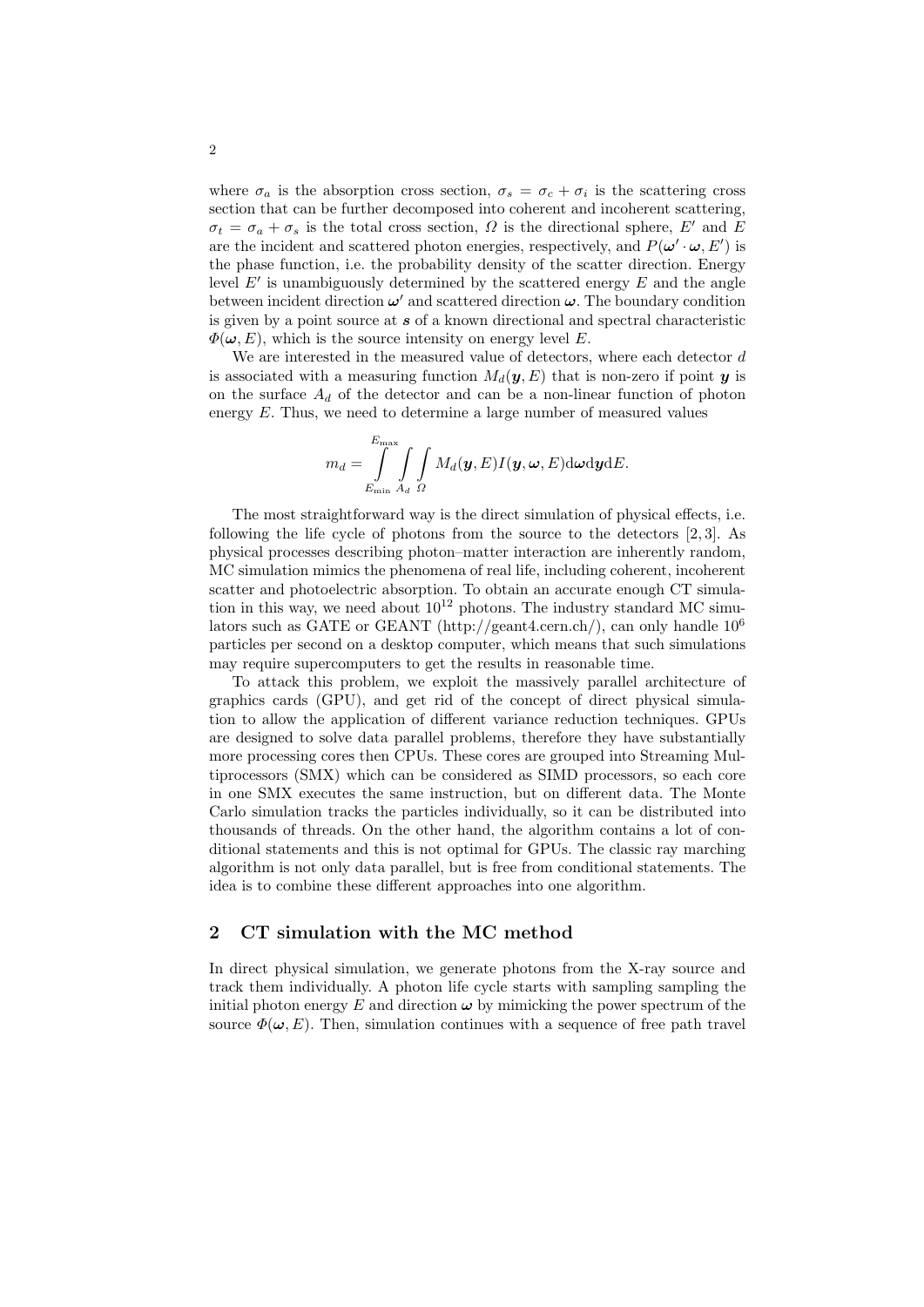and scattering steps, and finishes either with absorption in the phantom or in the detector, or with recognizing that the photon has left the volume of interest.

Generating a single step of the random path involves the sampling of the free path traveled by the photon before scattering, deciding whether scattering or absorption happens, and finally sampling the new scattering direction. The cumulative probability density of the free path length *L* along a ray of origin *x* and direction *ω* is

$$
P(L) = 1 - \exp\left(-\int\limits_0^L \sigma_t(\mathbf{x} + \boldsymbol{\omega} l, E) \mathrm{d}l\right).
$$

Thus, sampling length *L* with this distribution means the solution of the following *sampling equation* for *L*:

$$
\text{rnd} = 1 - \exp\left(-\int_{0}^{L} \sigma_t(\mathbf{x} + \boldsymbol{\omega} l, E) \, \text{d}l\right) \implies -\log(1 - \text{rnd}) = \int_{0}^{L} \sigma_t(\mathbf{x} + \boldsymbol{\omega} l, E) \, \text{d}l
$$
\n(2)

where rnd is a random number uniformly distributed in the unit interval. One option is *ray marching* that approximates the integral by a Riemann sum and finds  $L = n\Delta l$  where a running sum exceeds  $-\log(1 - \text{rnd})$ . The other popular free sampling method is the *Woodcock tracking* [4, 6] which advances in the media with random length steps based on the maximum cross section  $\sigma_{\text{max}}$  to get tentative interaction points:

$$
L_t = \frac{-\log(1 - \text{rnd})}{\sigma_{\text{max}}}.
$$
\n(3)

Tentative interaction points are either accepted or rejected with probability  $\sigma_t/\sigma_{\text{max}}$  and  $1 - \sigma_t/\sigma_{\text{max}}$ . In case of rejection, and the same sampling step is repeated from there. If the interaction point is accepted, then we identify the type of interaction (absorption, coherent (aka Rayleigh) and incoherent (aka Compton) scattering randomly proportionally to their cross sections.

In coherent scattering the photon keeps its original energy, and the Rayleigh phase function is:

$$
P_{\text{Rayleigh}}(\boldsymbol{\omega}) = \frac{3}{16\pi} \left( 1 + (\boldsymbol{\omega}' \cdot \boldsymbol{\omega})^2 \right). \tag{4}
$$

In incoherent scattering, the energy of the scattered photon is determined by the Compton law:

$$
E_i(E,\omega\cdot\omega')=\frac{E}{1+\frac{E}{m_ec^2}(1-\omega\cdot\omega')},\qquad(5)
$$

where  $E_i$  is the scattered energy,  $E$  is the incident energy, and  $m_ec^2$  is the energy of the electron,  $\omega$  is the scatter direction, and  $\omega'$  is the incident direction. The phase function is given by the Klein-Nishina formula [7]:

$$
P_{\text{KN}}(\boldsymbol{\omega}) \propto E_i(E, \boldsymbol{\omega} \cdot \boldsymbol{\omega}') + E_i^3(E, \boldsymbol{\omega} \cdot \boldsymbol{\omega}') - E_i^2(E, \boldsymbol{\omega} \cdot \boldsymbol{\omega}') (1 - (\boldsymbol{\omega} \cdot \boldsymbol{\omega}')^2). \tag{6}
$$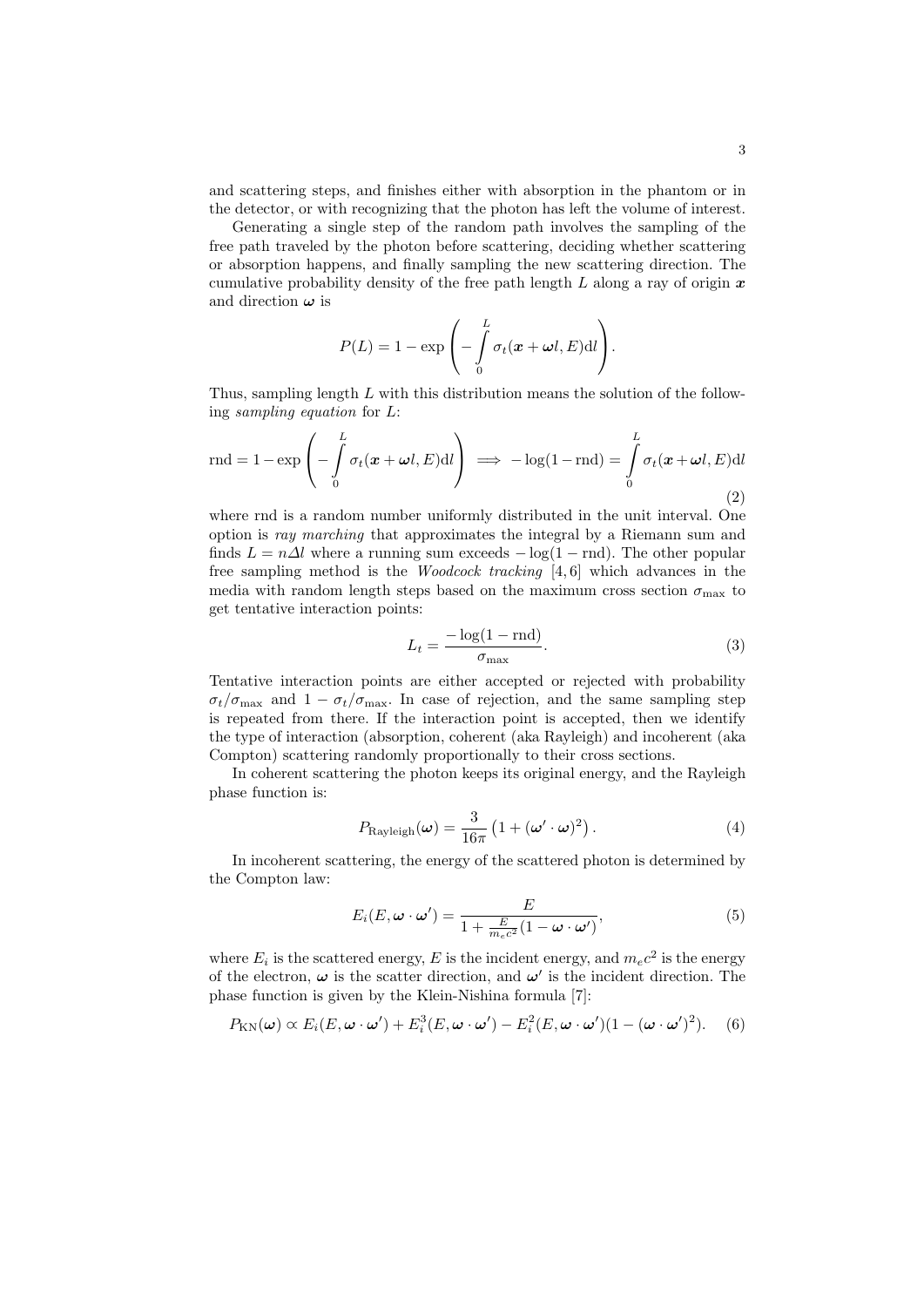To sample the scatter direction with these phase functions, we used the idea of [5], and calculate the solution of the sampling equation for many random numbers and energy levels and store the results in two dimensional texture in the GPU memory. During simulation when the random number and the energy are available, the random scattering angle can be obtained by a texture lookup.

If a photon leaves the bounding box of the measured object, no more interaction will be calculated. If the ray intersects the detector, a measurement function is evaluated to determine the weight of the sample.

We implemented this algorithm and examined two different CT setups: a preclinical one used for small animal imaging (e.g.: pharmacy industry), and a clinical CT for human diagnostics. We found that the scattering is negligible for preclinical solutions, but it can be significant for the clinical case. Despite multi-GPU implementation generating a series of images with a noise statistic similar to a real acquisition took too much time, which can be explained with several problems. The detectors in a CT occupy just a smaller solid angle, so photons shot from the source do not necessarily hit them. This is true even for unscattered photons and becomes crucial for scattered photons. This means that a detector gets just small number of photons, and consequently the variance of its detected value will be high. The *efficiency*, i.e. the fraction of non-zero contribution samples is rather law. The second problem is that — similarly to nature — all photons are simulated independently, which means that we cannot reuse knowledge gathered when other photons are traced. For example, the simulation starts with the identification of the energy level of the source photon since material properties like cross sections depend on this value. Thus the generated path of this photon will correspond to only this initial photon energy, and when another photon of different energy is born, its path should be generated from scratch.

## **3 Hybrid simulation**

In order to speed up the physically motivated MC algorithm and improve its efficiency, our *hybrid simulation* uses different variance reduction techniques, which are discussed in the following subsections.

### **3.1 Main part separation**

A significant part of detected values comes from the contribution of *direct*, i.e. unscattered photons. These direct photons travel along a linear path between the source and the detector and the probability that an emitted photon remains to be direct, i.e. it is neither absorbed nor scattered, can be expressed by an analytical formula:

$$
m_d^{\text{direct}} = \int\limits_{E_{\text{min}}}^{E_{\text{max}}} \int\limits_{A_d} M_d(\boldsymbol{y}, E) \exp\left(-\int\limits_s^{\boldsymbol{y}} \sigma_t(\boldsymbol{l}, E) \mathrm{d}\boldsymbol{l}\right) \Phi(\boldsymbol{\omega}_{\boldsymbol{s}\to\boldsymbol{y}}, E) \frac{\cos \theta_{\boldsymbol{s}\to\boldsymbol{y}}}{|\boldsymbol{s}-\boldsymbol{y}|^2} \mathrm{d}\boldsymbol{y} \mathrm{d}E,
$$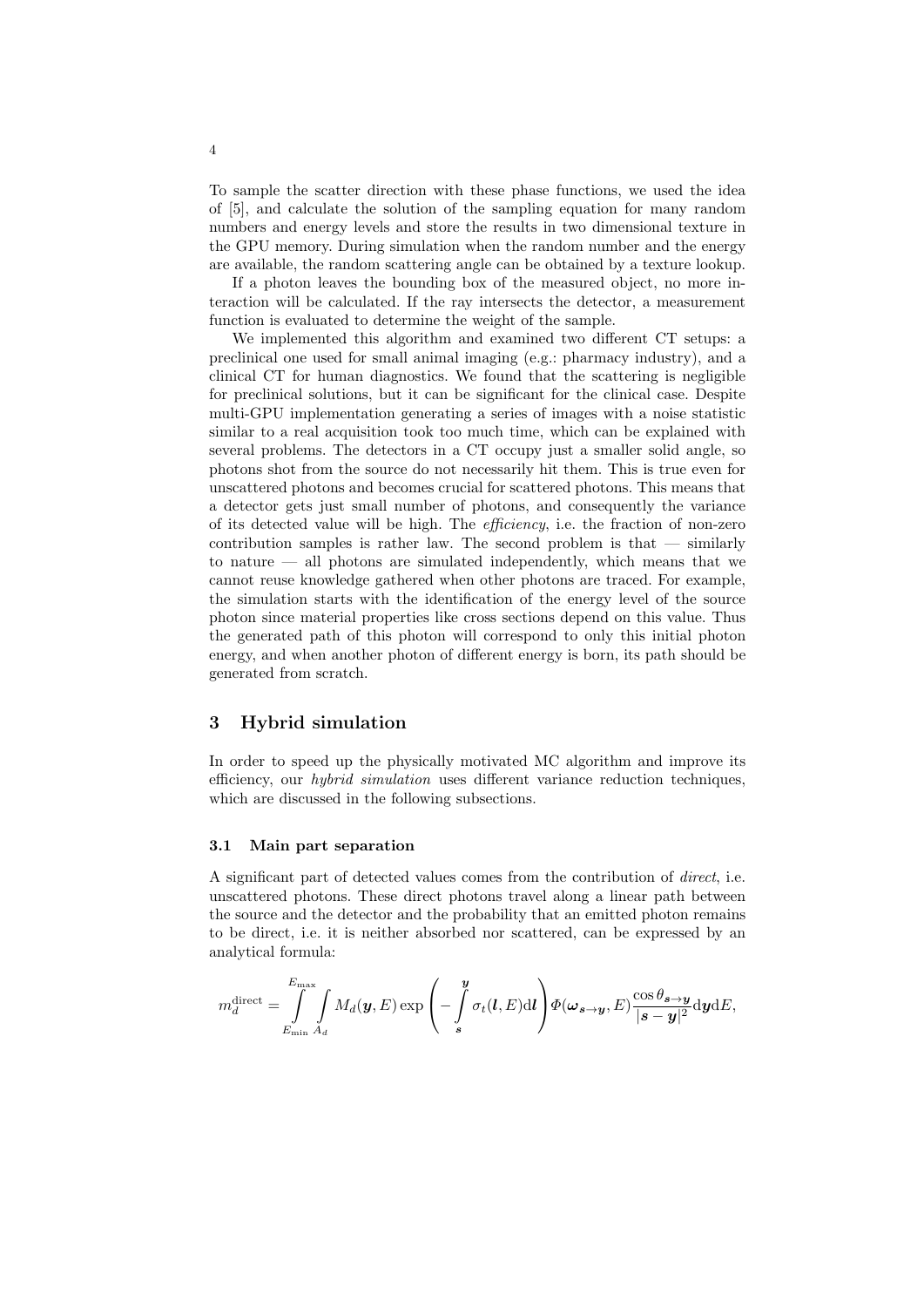where  $\omega_{s\rightarrow y}$  is the direction vector from source *s* to point *y* on the detector, and  $\theta_{s\rightarrow y}$  is the angle between this direction and the surface normal of the detector. The integral is calculated with ray-marching. After separating the direct contribution, MC simulation needs to concentrate only on scattered contribution.

#### **3.2 Forced interaction**

A photon flying not into the direction of the detectors or leaving the volume of interest without scattering is a loss from the point of view of efficiency of scattered contribution estimation. Our random sampler should guarantee that no such photon is generated, while the correct expectation is maintained by weighting. This modification keeps the sampling unbiased but the variance is significantly reduced. Interaction can be enforced by the modification of the free path sampling (Eq. 2). Knowing the initial position and direction of the photon, the maximum length  $L_{\text{max}}$  the photon can travel in the volume of interest can be determined by simple geometric calculations. This maximum traveling distance corresponds to a maximum random value  $r_{\text{max}}$  in Eq. 2:

$$
r_{\max} = 1 - \exp\left(-\int_{0}^{L_{\max}} \sigma_t(\mathbf{x} + \boldsymbol{\omega} l, E) \mathrm{d}l\right)
$$

Random values that are greater than  $r_{\text{max}}$  correspond to samples where the photon leaves the space without interaction. The probability of this is  $1 - r_{\text{max}}$ . So, efficiency can be increased to 100% by modifying the sampling equation to

$$
r_{\max} \cdot \mathrm{rnd} = 1 - \exp\left(-\int\limits_0^L \sigma_t(\mathbf{x} + \boldsymbol{\omega} \mathbf{l}, E) \mathrm{d}\mathbf{l}\right),\,
$$

and weighting the contribution of each photon by  $r_{\text{max}}$ . If the photon is already close to the boundary of the volume of interest, the weight of this method can be close to zero. Such cases can be handled with *next event estimation*, which means that a detector point is sampled and the sample point is deterministically connected to the interaction point. If the detector area is  $A_d$ , then the probability density of finding a single point  $y$  with uniform distribution is  $1/A_d$ , thus the probability density of direction  $\omega_{x\rightarrow y}$  is

$$
p(\boldsymbol{\omega}_{\boldsymbol{x}\to\boldsymbol{y}}) = \frac{|\boldsymbol{x}-\boldsymbol{y}|^2}{A_d\cos\theta_{\boldsymbol{x}\to\boldsymbol{y}}}.
$$

#### **3.3 Absorption handling with weighting**

When a photon interacts with the material, it can get absorbed with probability  $\sigma_a/\sigma_t$ . In case of absorption, the sample gets lost. The efficiency can be improved if absorption is not sampled but the photon is weighted with  $1 - \sigma_a/\sigma_t$  at each interaction.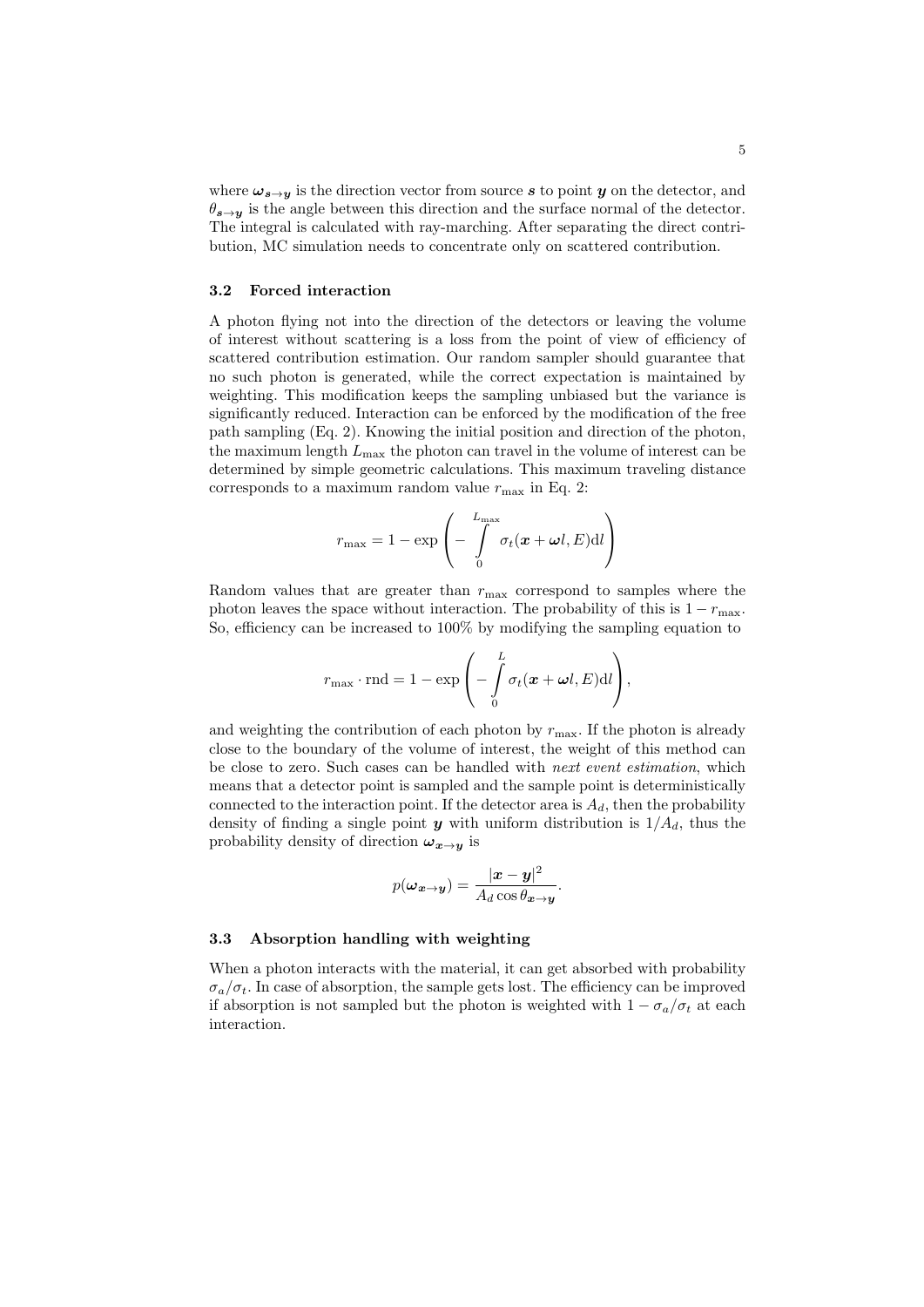#### **3.4 Polychromatic particles**

For a polychromatic X-ray source we should sample the spectrum of the source to obtain the initial energy of photons because cross sections and phase functions depend on this energy. However, when a complex particle path is established, it is worth reusing this path for other energy levels as well without starting the simulation from scratch. The possibility of reuse is provided by that cross sections can be factorized to a material dependent but energy independent factor and a material independent but energy dependent factor:

$$
\sigma(\boldsymbol{x},E)=\sigma(\boldsymbol{x},E_r)\cdot\nu(E)
$$

where  $E_r$  is an appropriate reference energy level. For example, the probability of the absorption due to the photoelectric effect is inversely proportional to the cube of the photon energy:

$$
\sigma_a(\boldsymbol{x},E) = \frac{\sigma_a(\boldsymbol{x},E_r)}{(E/E_r)^3}.
$$

The energy dependence of the incoherent scattering cross section can be computed from the scaling factor in the Klein-Nishina formula:

$$
\sigma_i(\mathbf{x}, E) = \sigma_i(\mathbf{x}, E_r) \cdot \frac{\int_{-1}^{1} E_i(E, c) + E_i^3(E, c) - E_i^2(E, c)(1 - c^2) \, \mathrm{d}c}{\int_{-1}^{1} E_i(E_r, c) + E_i^3(E_r, c) - E_i^2(E_r, c)(1 - c^2) \, \mathrm{d}c}
$$

where  $c = \cos \theta = \omega \cdot \omega'$ .

During the simulation of direct and scattered paths, we use ray marching to obtain the attenuation along line segments of a path. The attenuation is an exponent of a line integral:

$$
A(E) = \exp\left(-\int \sigma(l, E) \mathrm{d}l\right) = \exp\left(-\nu(E) \int \sigma(l, E_r) \mathrm{d}l\right) = [A(E_r)]^{\nu(E)}.
$$

This means that computing the attenuation separately for absorption, coherent and incoherent scatter on the reference energy level, the results can be transformed to arbitrary energy levels without the lengthy ray marching process.

# **4 Results and future work**

We implemented the algorithms in CUDA, and used a GeForce GTX-590 in dual GPU setup in performance measurements. One GPU thread tracked a large amount of particles at the same time, and at least 512 threads are executed in parallel. The cross section tables were stored in GPU shared memory, the precalculated interaction tables were represented in 2D textures. The density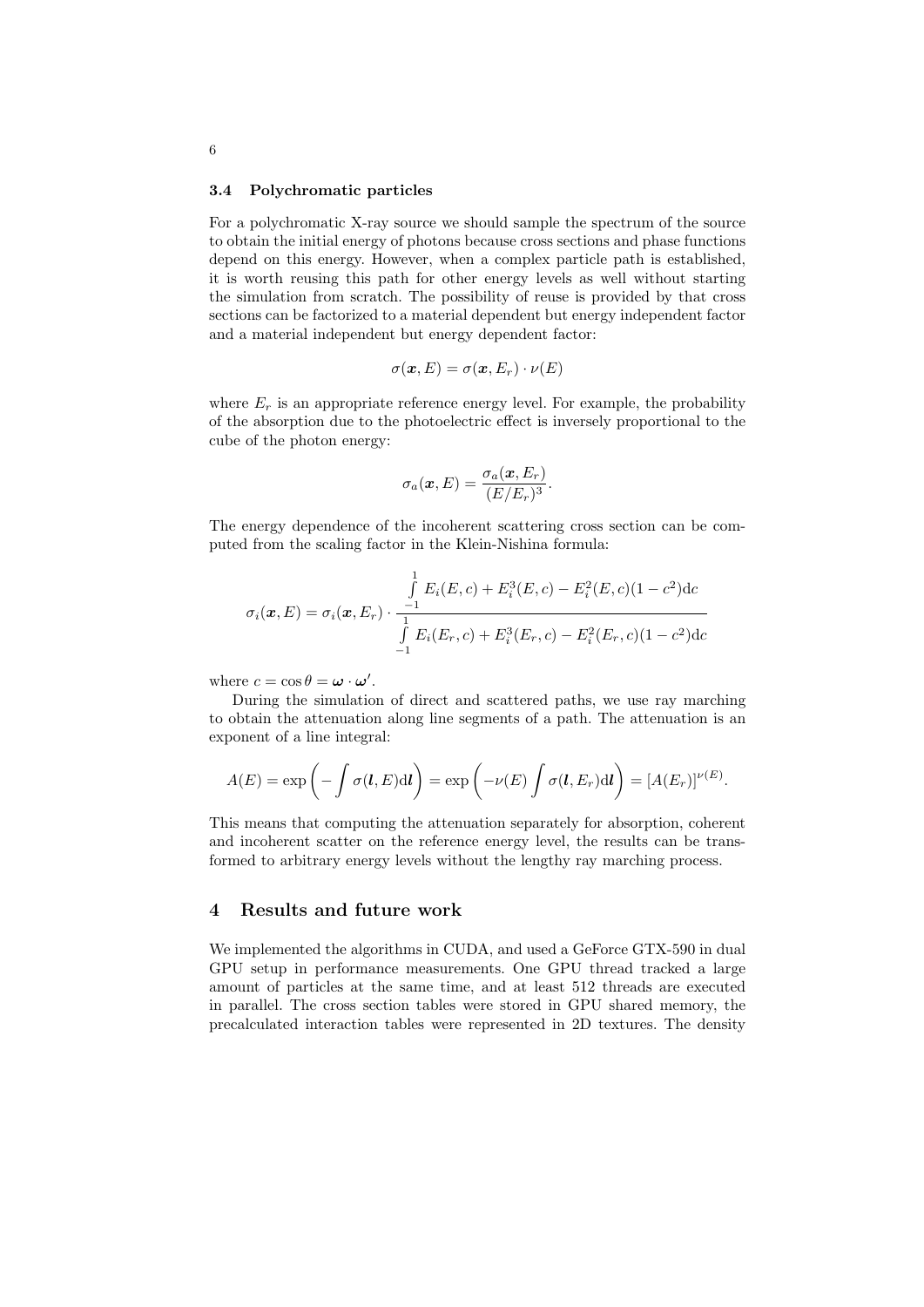and material distribution were stored in 3D textures, the calculated projection images and dose distribution were kept in GPU global memory.

For the preclinical scanner, the simulated phantom object was a 4 cm diameter, homogeneous water cylinder. We generated 180 projection images at  $256 \times 512$  resolution. For the clinical study, we used the Zubal<sup>5</sup> phantom. We computed 180 projection images at 128 *×* 1024 resolution.

This new combined method uses significantly less particles in the Monte Carlo simulation, and executes ray marching where it is efficient on the GPU. We achieved 11 times speed-up for the preclinical scanner and 43 times acceleration for the human scanner. Fig. 1 shows a slice from original Zubal phantom, a simulated projection, and also the dose distribution. The reconstructed slices are in Fig. 2.



**Fig. 1.** Original Zubal phantom (left upper), a simulated projection (right upper), and simulated dose distribution (lower).

# **5 Conclusion**

This paper proposed a hybrid MC simulation algorithm for particle transport, taking into account the special requirements of Computer Tomographs. Using various variance reduction techniques, we could significantly increase the efficiency of the algorithm.

<sup>5</sup> http://noodle.med.yale.edu/zubal/data.htm